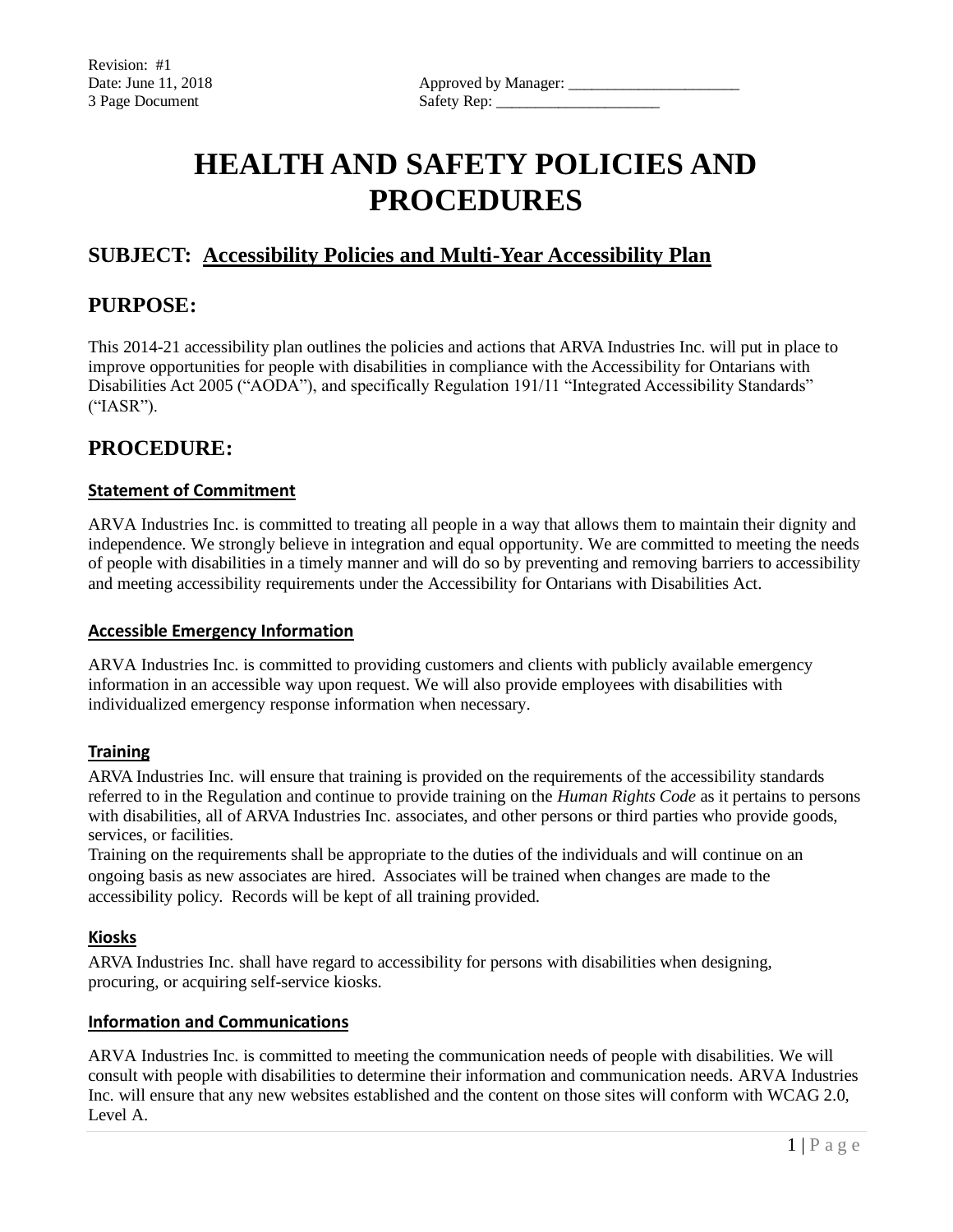ARVA Industries Inc. will take the following steps to make ensure existing feedback processes are accessible to people with disabilities upon request.

- Provide or arrange for the provision of such accessible formats and communication supports if practicable, or otherwise consider reasonable alternatives to achieve accessibility.
- Consult with the person making the request to determine the suitability of the accessible format or communication support.
- Provide or arrange for the provision of accessible formats and communication supports in a timely manner that takes into account the person's accessibility needs due to each individual's disability.
- Notify the public about the availability of accessible formats and communication supports.

ARVA Industries Inc. will take the following steps to make sure all publicly available information is made accessible upon request.

• Upon request, provide or arrange for the provision of accessible formats and communications supports for persons with disabilities in a timely manner that considers the person's accessibility needs due to disability.

ARVA Industries Inc. will ensure that all websites and content conform with WCAG 2.0, Level AA by **January 1, 2021.**

## **Employment**

ARVA Industries Inc. is committed to fair and accessible employment practices.

When requested, ARVA Industries Inc. will take the following steps to accommodate people with disabilities during the recruitment and assessment processes and when people are hired:

- Notify associates and the public about the availability of accommodation for applicants with disabilities in the recruitment processes.
- Notify job applicants, when they are individually selected to participate in an assessment or selection process that accommodations are available upon request in relation to the materials or processes to be used.
- Consult with applicants requesting accommodation, and provide or arrange for the provision of a suitable accommodation that considers the applicant's accessibility needs due to their disability.
- When making offers of employment, notify the successful applicant about policies for accommodating associates with disabilities.

ARVA Industries Inc. will take the following steps to develop and put in place a process for developing individual accommodation plans, and return-to-work policies for employees, that have been absent due to a disability:

• Maintain a return-to-work process for associates who have been absent from work due to disability and who require disability-related accommodations to return to work based on the individual's specific needs and ARVA Industries Inc.'s ability to accommodate those needs.